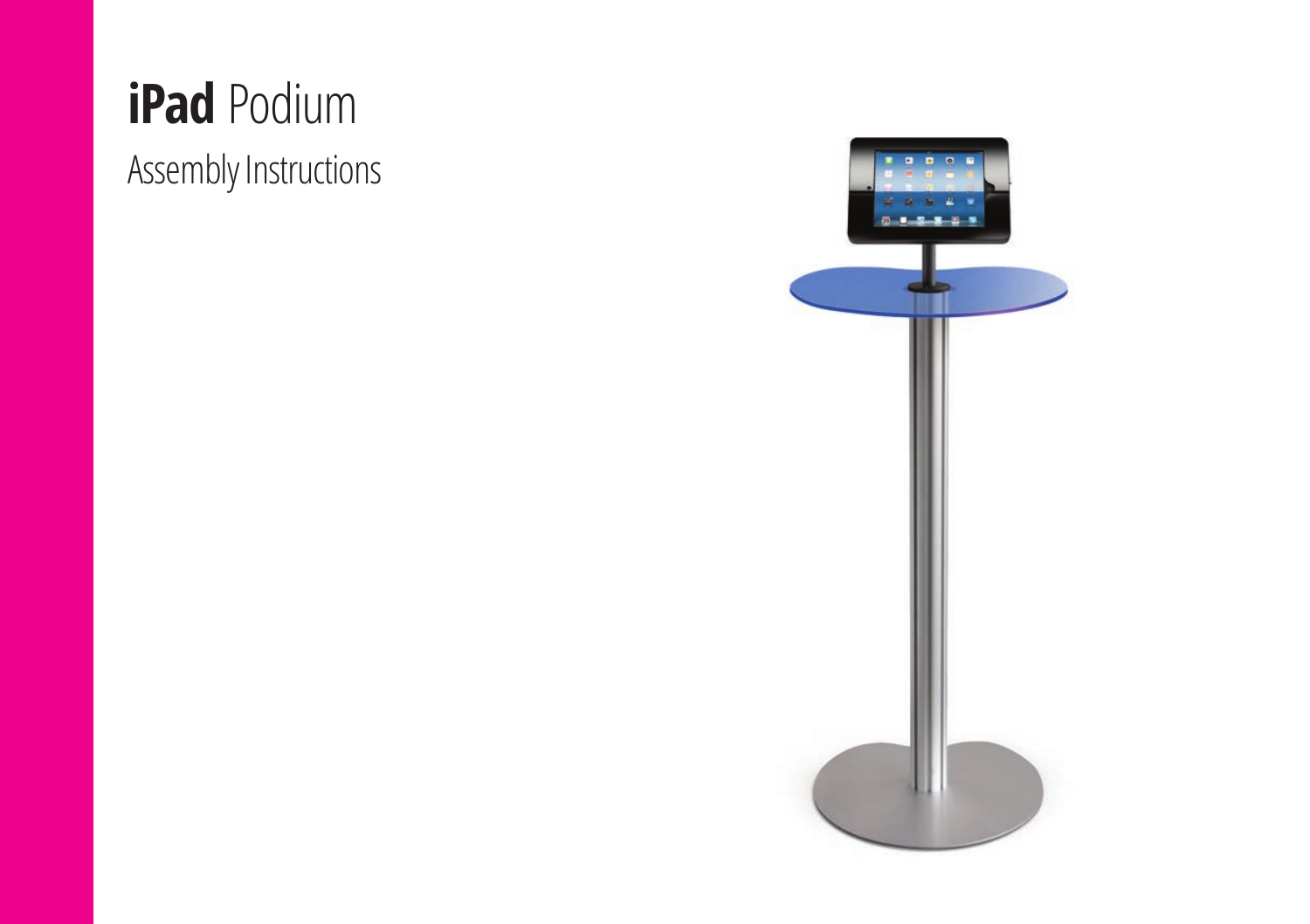## iPad Podium



**WARNING** – large base plate is heavy (7.5kg).

Carefully position base plate over 8-way post and align 4 off fixing holes to threads of post (ensuring the countersunk holes are uppermost). Insert and tighten 4 off base plate screws to secure.



Carefully lay assembled base and post horizontally on floor.

NB – If you are **not using cable management** for charging, please carefully stand base and post upright and **proceed to stage 7**.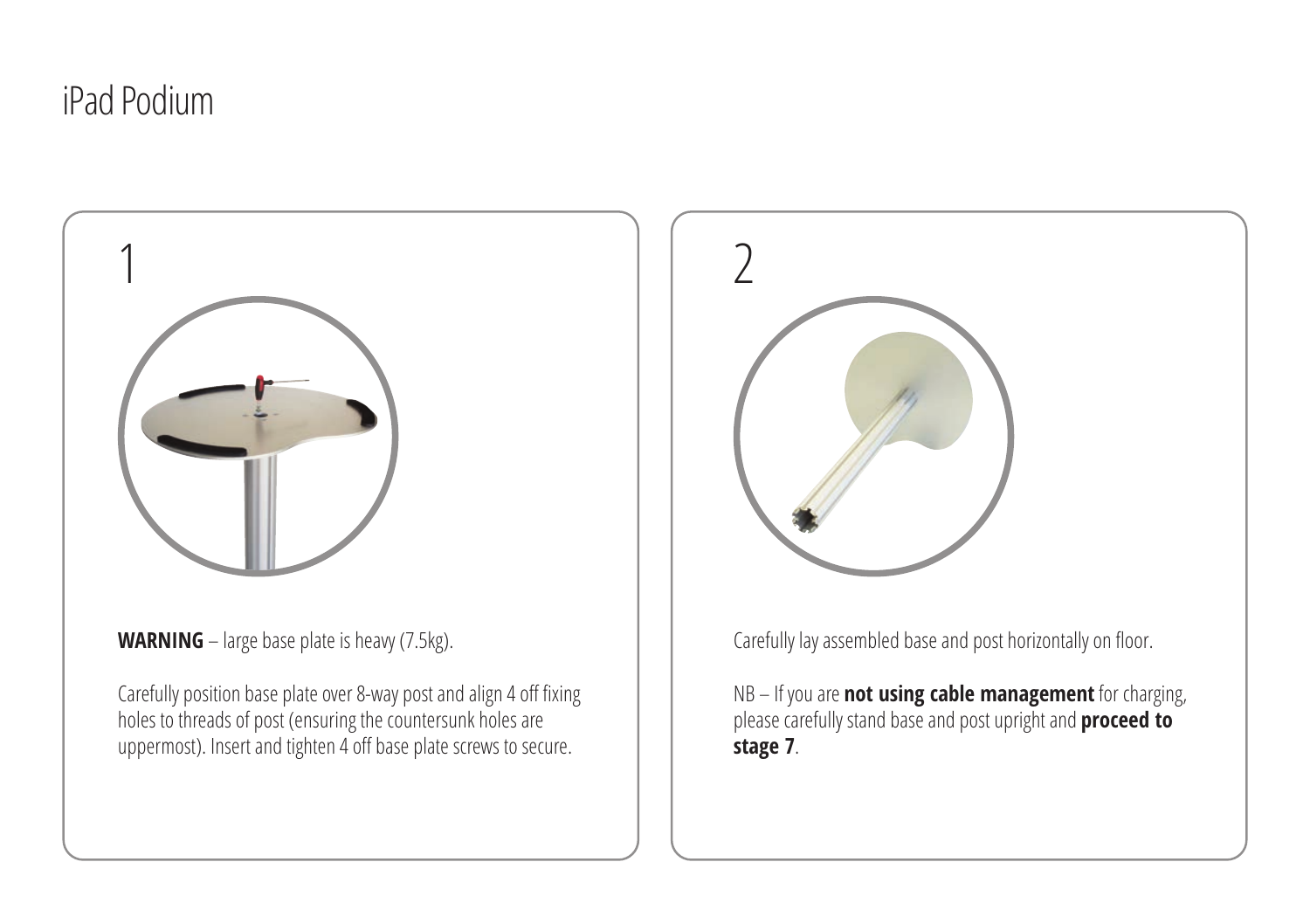

base until it protrudes from top of post.



Stand base and post upright ensuring lead is kept clear of foot pads.



Plug figure-8 head into USB Power Adapter (supplied with Apple iPad).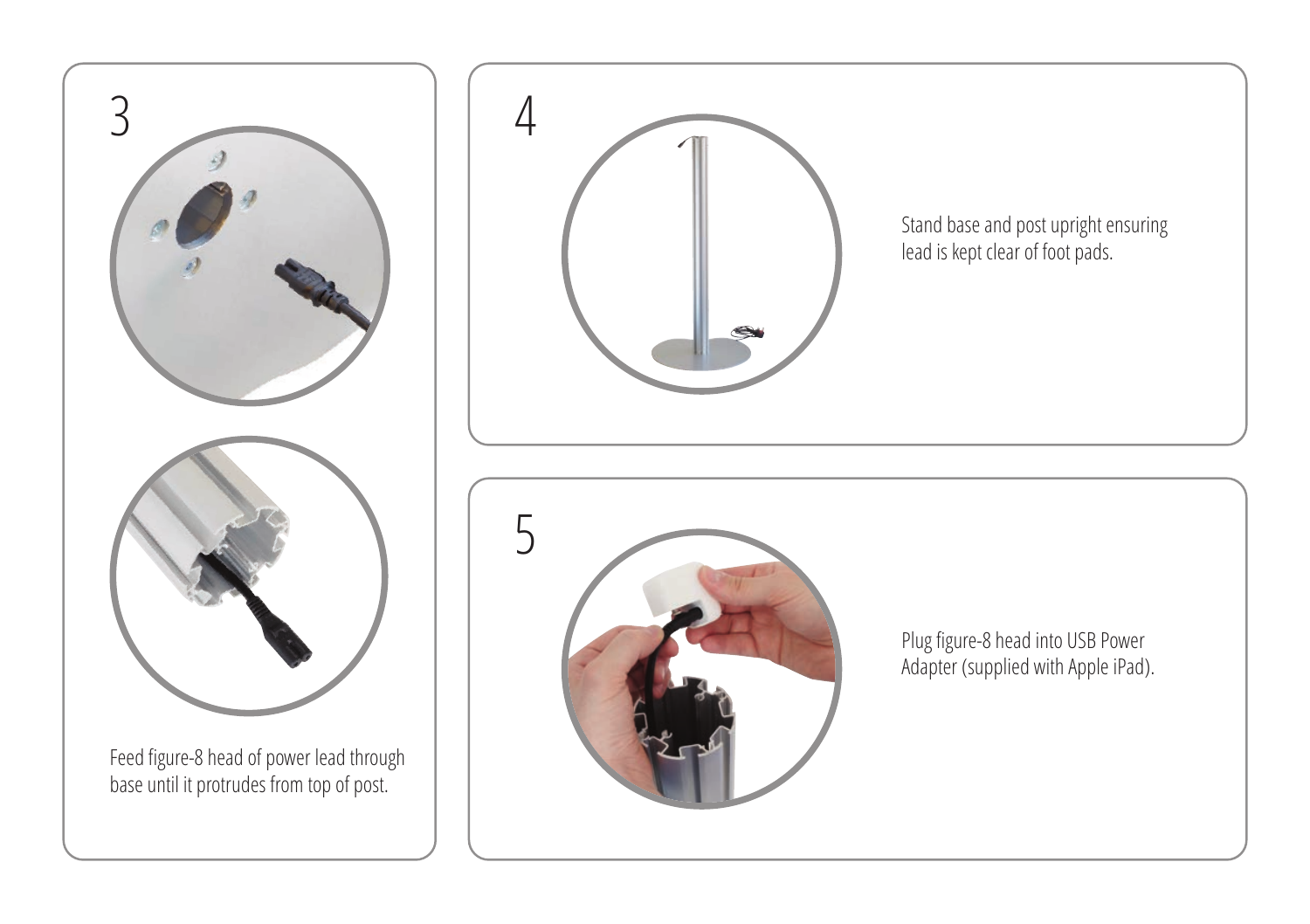

Position black mains cable into internal post channel and carefully slide USB Power Adapter down below the top of the post.



Carefully place aluminium podium plate and acrylic podium top, with countersunk holes uppermost, onto post. Align all 4 holes to threads inside post.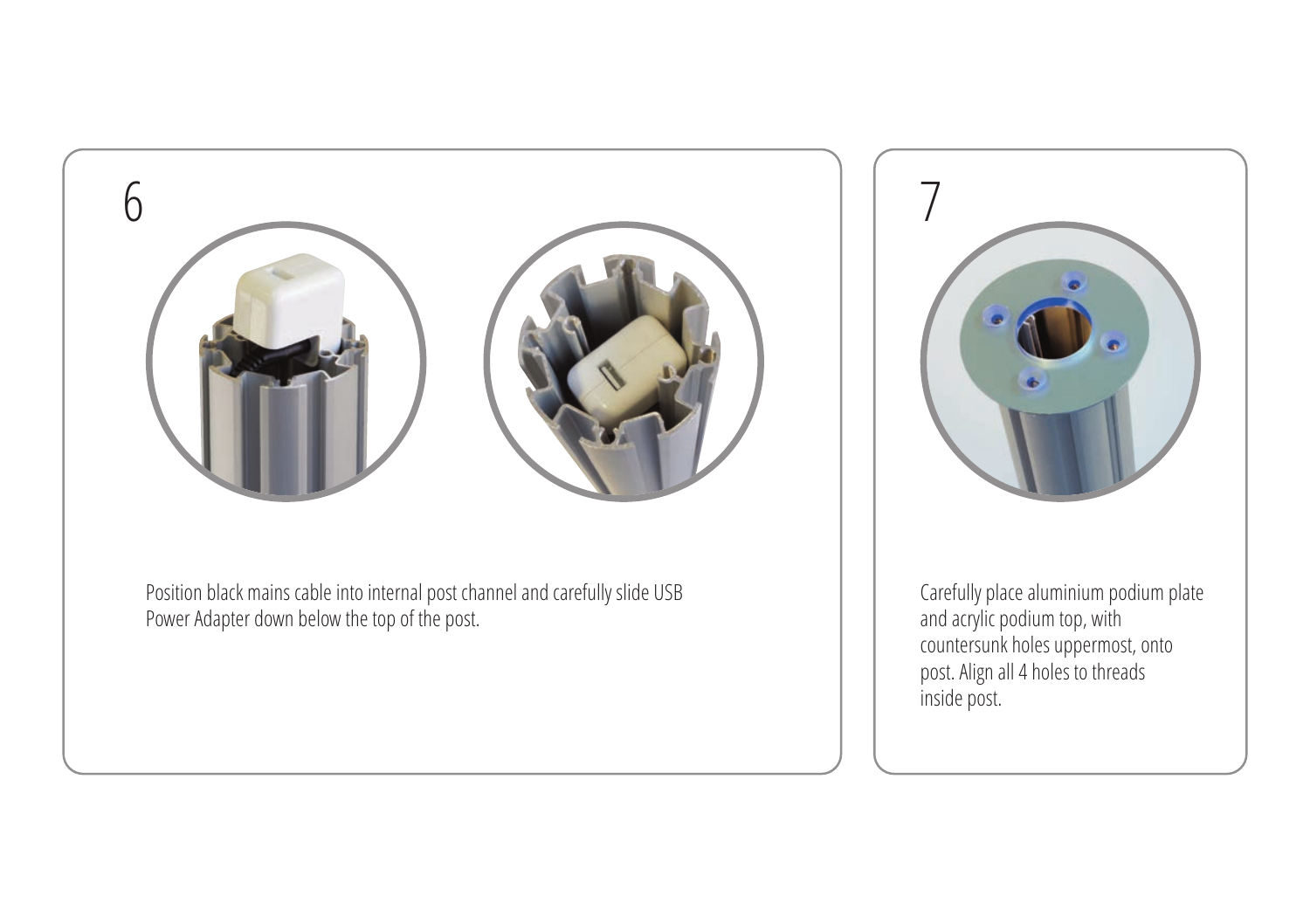

Insert 2 diametrically opposite screws to ensure holes are aligned. Fully tighten 1 screw using hex key provided and once secure, remove opposite screw.

If you are **not using cable management** for charging, please **proceed to stage 13**



. Unlock the iPad enclosure by inserting key into security lock and rotate 'QUARTER TURN ONLY' clockwise or counter-clockwise through 90 degrees which releases the locking pin. Return key back to original position to remove.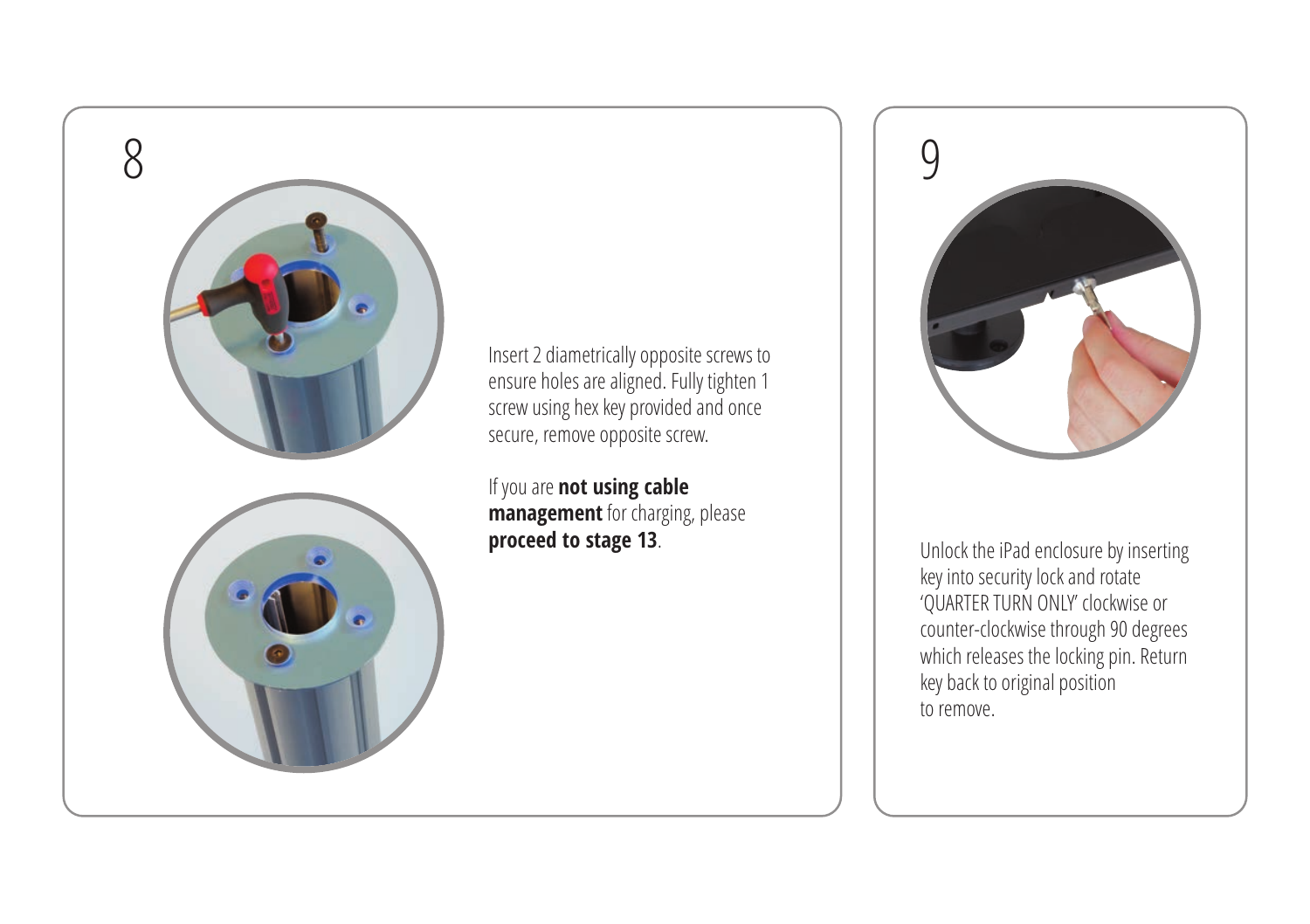

Lift fascia out of enclosure. Insert cable (supplied with Apple iPad) allowing 10cm to remain "free" at charge/sync connector end by gently pressing into retaining moulding.

Feed USB end of charge/sync cable through middle of enclosure, below pin, so it just protrudes from bottom of support column.



Plug cable into USB Power Adapter below podium top and plate.

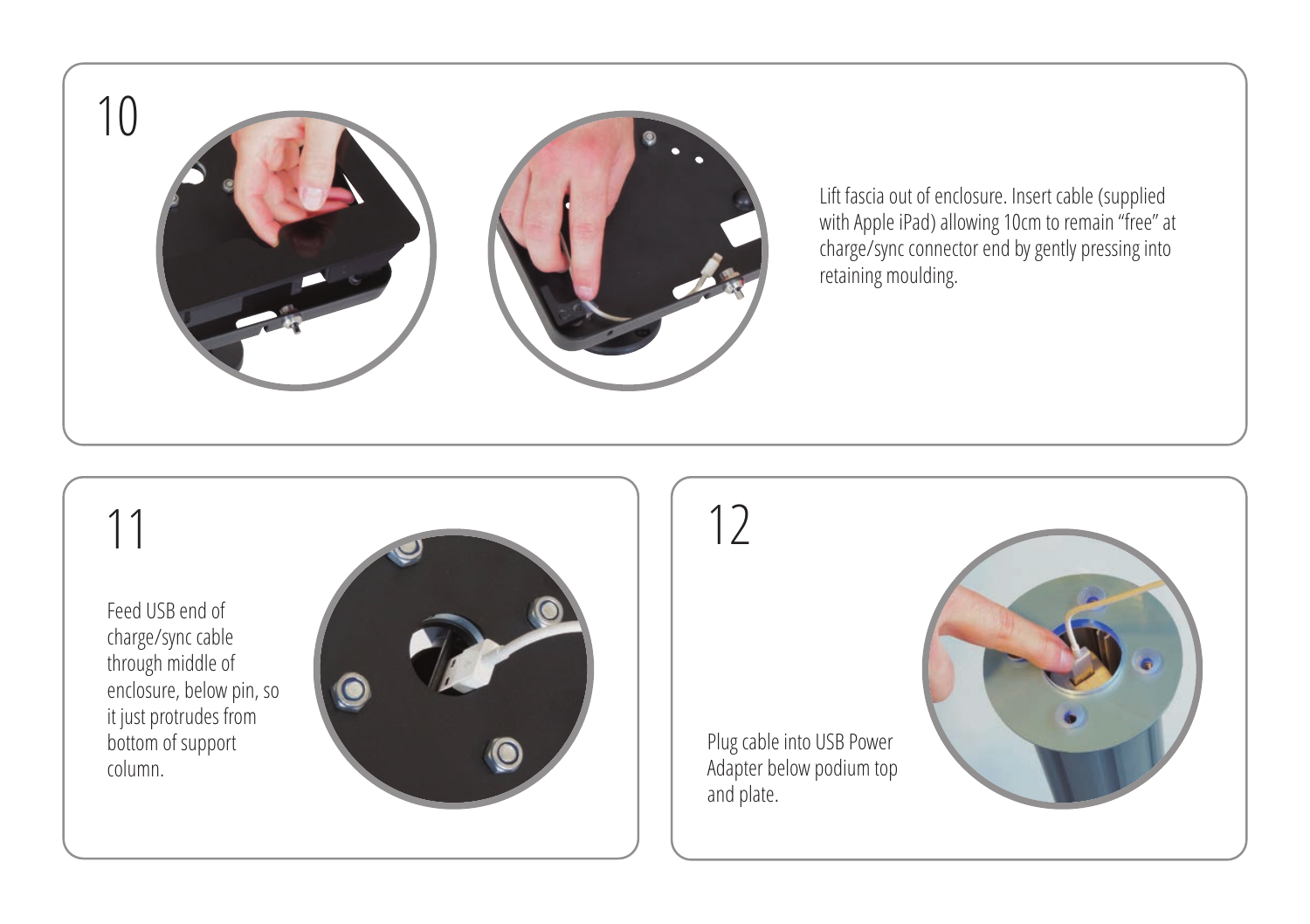

Align holes of the iPad holder to the post fixings. Insert and tighten 2 screws to secure. Rotate iPad holder through 90º, aligning remaining 2 holes to post fixings. Insert and tighten final screw to secure (in diametrically opposite hole from tightened screw in stage 8).



Plug charge/sync cable into iPad and place inside enclosure, gently press all four corners of iPad down into mouldings to hold.

NB – If you are **not using cable management** for charging, unlock the iPad enclosure by inserting key into security lock and rotate 'QUARTER TURN ONLY' clockwise or counterclockwise through 90 degrees which releases the locking pin. Return key back to original position to remove. Lift fascia out of enclosure, and place iPad inside, gently pressing all four corners down into mouldings to hold.